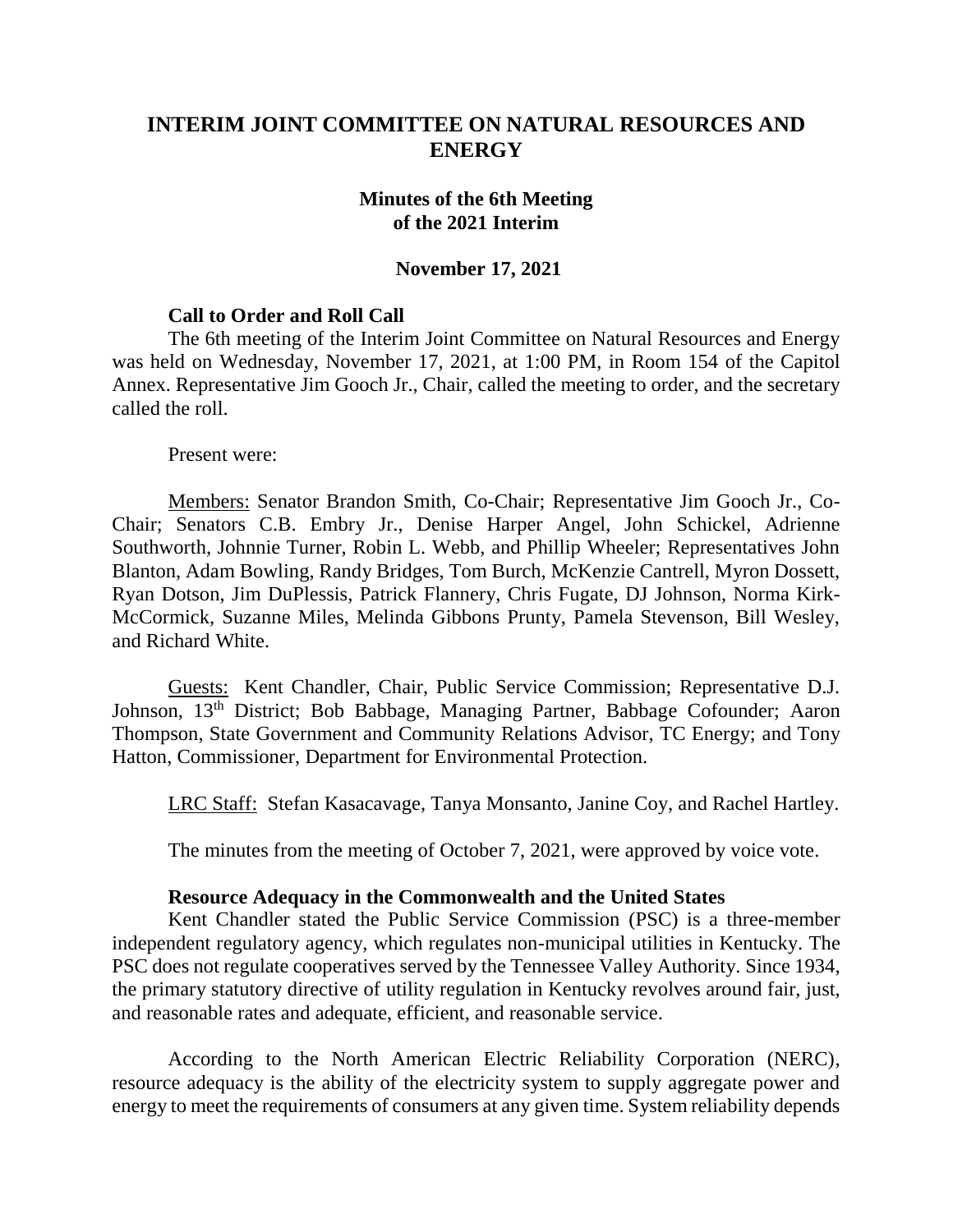on both resource adequacy and operational reliability to design, plan, and operate the electric grid.

Resource adequacy is primarily the role of the state, especially in traditionally regulated and vertically integrated states such as Kentucky. An electric utility that performs generation, transmission, and distribution within their own company is vertically integrated. Not all states have vertically integrated electric utilities, some are deregulated to foster retail competition. Deregulated states depend on wholesale markets for resource adequacy.

A key tool for ensuring future resource adequacy is the integrated resource plan (IRP), which regulated utilities in Kentucky are required to file every three years with the PSC. IRPs contain forecasts of energy demand, economic and demographic changes, resource acquisitions, and new generation sources over a 15-year planning horizon. They are used by the PSC to ensure that utilities under its jurisdiction will have adequate generation and distribution resources in the future.

The increased prevalence of intermittent, renewable generation sources complicates the planning for future resource adequacy, but energy regulators are adapting to the new planning challenges in numerous ways. By more accurately calculating the generation capacity credited to the renewable sources and improving modeling for future electricity supply and demand, regulators can better predict capacity needs and set appropriate reserve margins for electric utilities.

In response to Representative Gooch, Mr. Chandler stated in 2020, Kentucky's energy mix was 69 percent coal, 22.5 percent natural gas, and 8 percent hydroelectric. It is unknown how the adoption of more electric vehicles will impact the electric grid. There is adequate generation to meet the demand for electric vehicles in the next 5 to 10 years, because appliances and industrial production have become more energy efficient, which has led to decreased energy demand. Historically, the reserve margin in the United States has been between 13 and 25 percent. Utilities are now considering increasing the reserve margin since there is more dependence on renewable energy sources. Merchant generation sources must absorb the cost of any interconnection issues and cannot impact reliability.

In response to Representative Fugate, Mr. Chandler stated Kentucky Power must have approval from the PSC to transfer or sell its assets. The utility rates cannot be raised without PSC approval.

In response to Representative Miles, Mr. Chandler stated the PSC is understaffed. The complexity of the cases has increased and more staff is needed to ensure decisions will continue to be made in a timely manner.

Committee meeting materials may be accessed online at https://apps.legislature.ky.gov/CommitteeDocuments/262